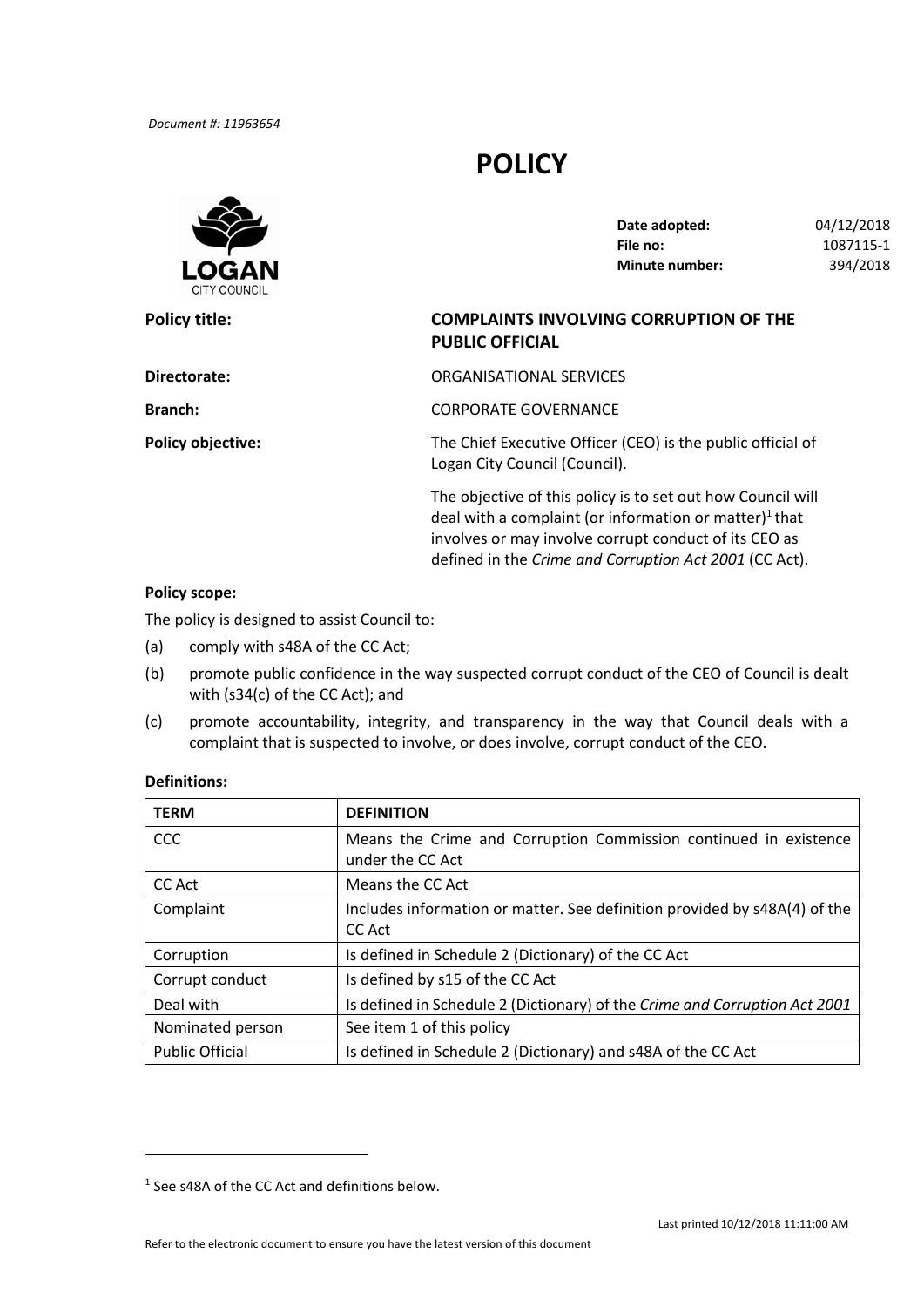#### **Policy application:**

This policy applies:

- (a) if there are grounds to suspect that a complaint may involve corrupt conduct of the CEO of Council; and
- (b) to all councillors, employees and contractors of Council, whether employed on a permanent, temporary, contract, paid or unpaid basis.

### **1. Nominated person**

 Having regard to s48A(2) and (3) of the CC Act, this policy nominates the Director of Organisational Services to notify the Crime and Corruption Commission (CCC) of the complaint and to deal with the complaint under the CC Act.

### **2. Complaints about the CEO**

 If a complaint involves an allegation of corrupt conduct of the CEO, the complaint may be reported to:

- (a) a nominated person in accordance with section 1 of this policy; or
- (b) a person to whom there is an obligation to report under an Act (this does not include an obligation imposed by ss38 and 39(1) of the CC Act).

If there is uncertainty about whether or not a complaint should be reported, it must be reported to the nominated person.

 If the nominated person reasonably suspects the complaint may involve corrupt conduct of the CEO, they must:

- (a) notify the CCC of the complaint; and
- (b) deal with the complaint, subject to the CCC's monitoring role, when
	- (i) directions issued under s40 of the CC Act apply to the complaint, if any; or
	- (ii) pursuant to s46 of the CC Act, the CCC refers the complaint to the nominated person to deal with.

If the CEO suspects that the complaint may involve corrupt conduct on their part the CEO must:

- (a) report the complaint to the nominated person as soon as practicable and may also notify the CCC; and
- (b) take no further action to deal with the complaint unless requested to do so by the nominated person in consultation with the Mayor.

If directions issued under s40 of the CC Act apply to the complaint:

- (a) the nominated person is to deal with the complaint; and
- (b) the CEO is to take no further action to deal with the complaint unless requested to do so by the nominated person in consultation with the Mayor.

#### **3. Resourcing the nominated person**

 If, pursuant to ss40 or 46 of the CC Act, the nominated person has responsibility to deal with the complaint:

- (a) Council will ensure that sufficient resources are available to the nominated person to enable them to deal with the complaint appropriately; and
- (b) the nominated person is to ensure that consultations, if any, for the purpose of securing resources sufficient to deal with the complaint appropriately are confidential and are not disclosed, other than to the CCC, without authorisation under a law of the Commonwealth